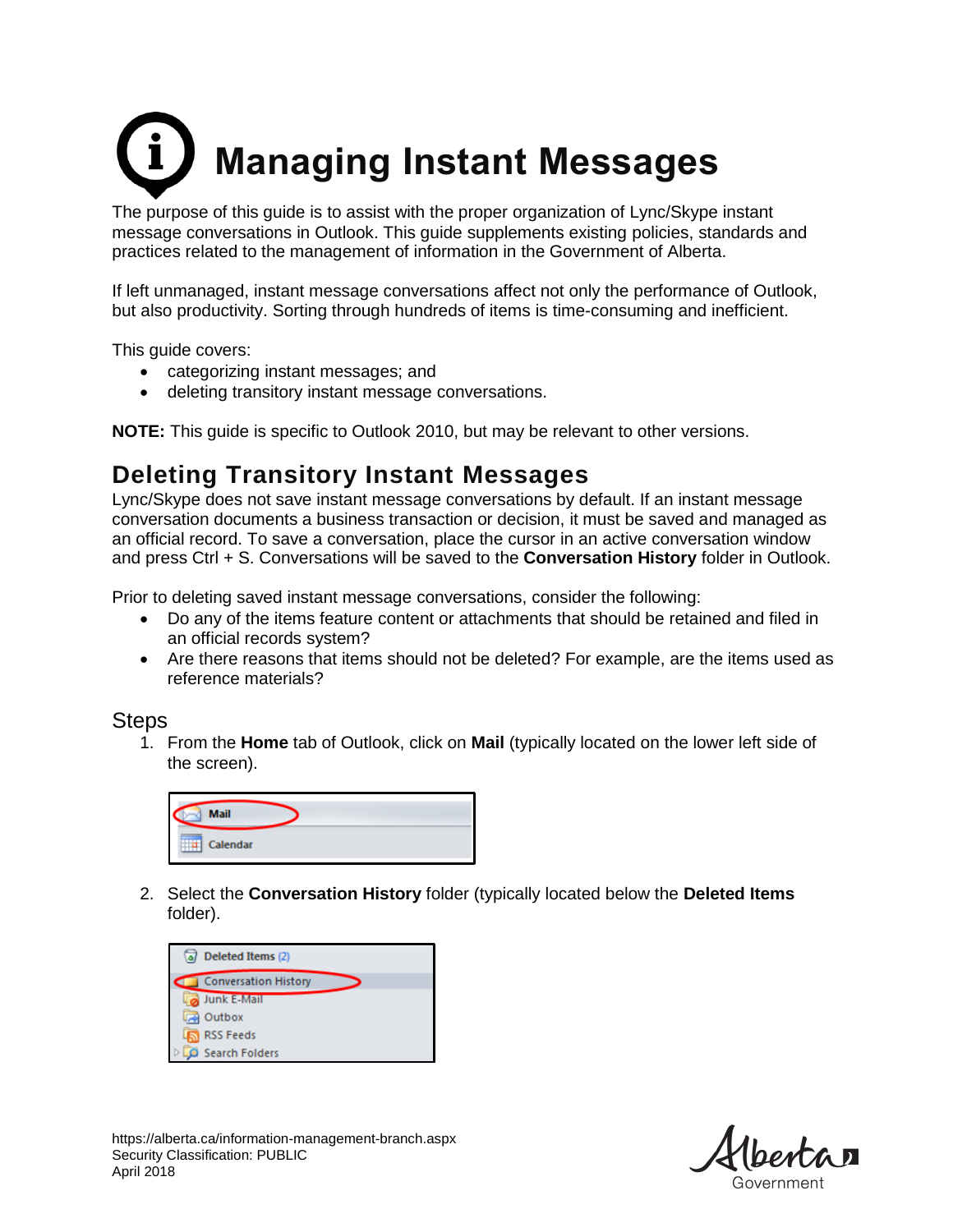- 3. As with calendar items and email messages, it is recommended that important instant message conversations (i.e., those that could be considered official records) are **Categorized** to prevent accidental deletion.
- 4. To categorize a conversation, place the cursor over the small white box to the left of the conversation you wish to categorize, and right-click to open the categories menu.



5. Select a category and assign it to important instant message conversations. **It is recommended that a currently unused category is selected for instant message conversations, and that the same category is used for all important instant message conversations.**



6. With necessary instant message conversations categorized and reviewed, it is now safe to manually delete any unnecessary or otherwise transitory conversations. Select any instant message conversations to be deleted. Shift + arrow keys allows selection of multiple sequential items; holding down the Ctrl key and clicking allows selection of multiple non-sequential items. Right-click and choose **Delete** to move selected items into Outlook's **Deleted Items** folder.